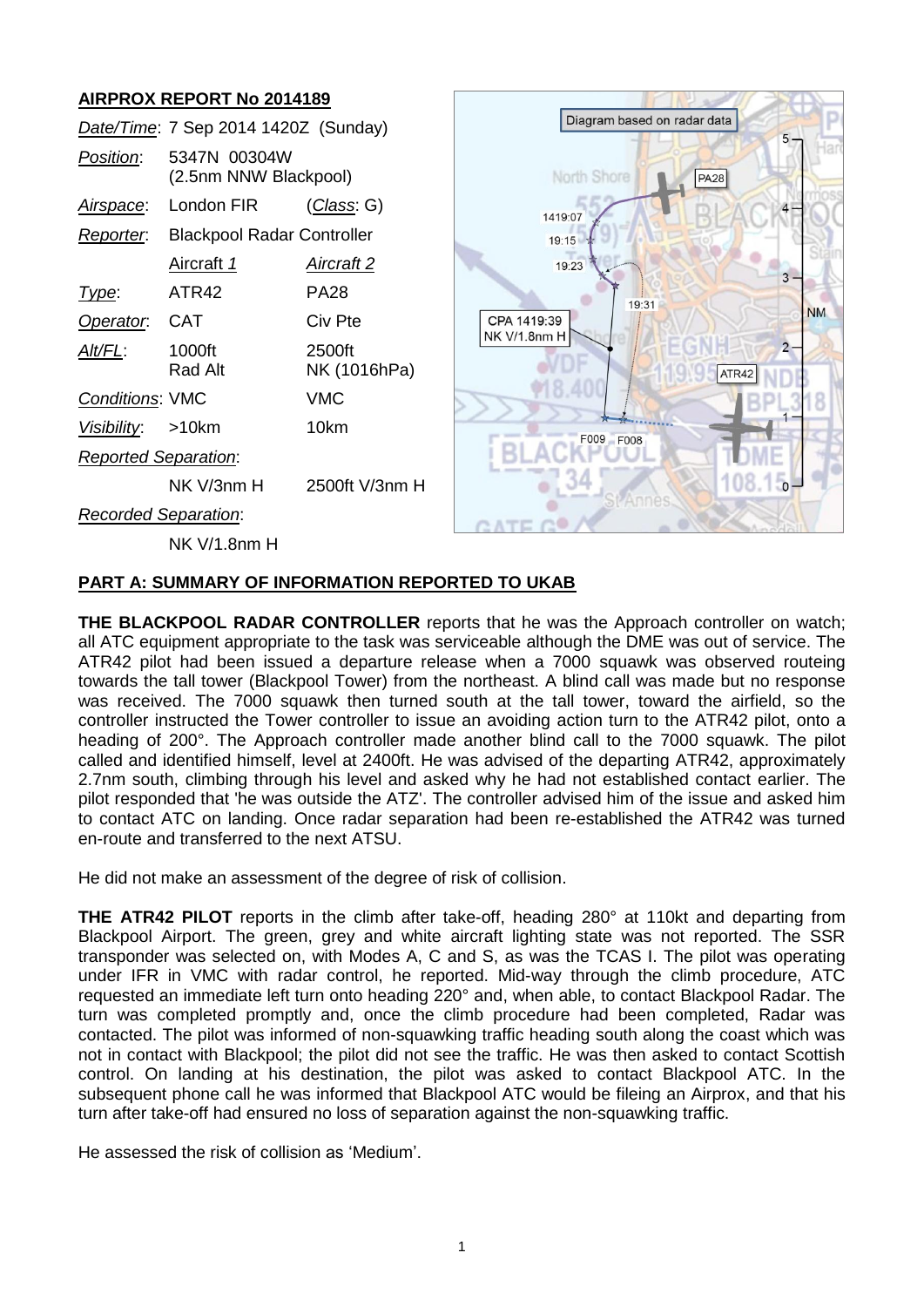**THE PA28 PILOT** reports in level cruise, 3nm to the north of Blackpool airfield. The white, red and blue aircraft lighting state was not reported. The SSR transponder was selected on with Mode C selected off. The aircraft was not fitted with a TAS. The pilot was operating under VFR in VMC, not in receipt of an Air Traffic Service but listening out on the Blackpool Approach frequency. Heading south and approaching the Blackpool Tower at 2500ft and 90kt, the Approach controller asked traffic 'at the tower' to identify itself. The pilot responded and was advised that he would be 'reported'. The pilot questioned why they would do so, given that he was above and outside the Blackpool ATZ. The pilot stated that he had seen a green high-wing aircraft on the ground at Blackpool.

He assessed the risk of collision as 'None'.

# **Factual Background**

The weather at Blackpool was recorded as follows:

METAR EGNH 071420Z 31009KT 9999 FEW035 16/10 Q1017

A copy of the Blackpool Tower frequency transcript is reproduced below. Note that due to a failure of the recorder time-stamp, the times shown appear to be approximately 1hr ahead.

| <b>From</b> | To    | <b>Speech Transcription</b>                                                                                                                                                                                                    |
|-------------|-------|--------------------------------------------------------------------------------------------------------------------------------------------------------------------------------------------------------------------------------|
| Tower       | ATR42 | [ATR42 C/S] after departure runway two eight, cleared to join controlled<br>airspace on track PENIL, in the climb flight level one (1516:20) hundred,<br>squawk four four five four, standby for read-back, I'll call you back |
| ATR42       | Tower | Er we're cleared to join controlled airspace -                                                                                                                                                                                 |
| Tower       | ATR42 | [ATR42 C/S] request er read-back on your clearance                                                                                                                                                                             |
| ATR42       | Tower | Okay we're clear to join controlled airspace (1516:50) er climbing er flight level<br>one hundred on track PENIL, squawking four four five four after departure,<br>[ATR42 C/S]                                                |
| Tower       | ATR42 | [ATR42 C/S] read back is correct and er report ready for departure                                                                                                                                                             |
| ATR42       | Tower | (1517:00) we'll be ready on reaching [ATR42 C/S]                                                                                                                                                                               |
| Tower       | ATR42 | [ATR42 C/S] after departure, next frequency Blackpool radar one one nine<br>decimal nine five zero (1518:10)                                                                                                                   |
| ATR42       | Tower | Next frequency one one nine nine five zero [ATR42 C/S]                                                                                                                                                                         |
| Tower       | ATR42 | [ATR42 C/S] runway two eight, left turn out, clear for take-off, surface wind<br>three one zero degrees one zero knots                                                                                                         |
| ATR42       | Tower | (1518:20) clear for take-off runway two eight [ATR42 C/S]                                                                                                                                                                      |
| Tower       | ATR42 | [ATR42 C/S] early left turn, radar heading two zero zero degrees (1519:30)                                                                                                                                                     |
| ATR42       | Tower | Okay left heading two zero zero [ATR42 C/S]                                                                                                                                                                                    |
| Tower       | ATR42 | [ATR42 C/S] contact Blackpool Radar one one nine nine five zero                                                                                                                                                                |
| ATR42       | Tower | One one nine nine five zero [ATR42 C/S] (1519:40)                                                                                                                                                                              |

A copy of the Blackpool Radar frequency transcript is reproduced below. Note that due to a failure of the recorder time-stamp, the times shown appear to be approximately 1hr ahead.

| From        | Τo          | <b>Speech Transcription</b>                                                                                                                                                                                                                                                                                      |
|-------------|-------------|------------------------------------------------------------------------------------------------------------------------------------------------------------------------------------------------------------------------------------------------------------------------------------------------------------------|
| Radar       | All         | This is Blackpool transmitting blind to the seven thousand squawk observed<br>approaching the Blackpool tall tower from the er northeast, (1518:10) if you're<br>on this frequency can you check in please                                                                                                       |
| <b>HEMS</b> | Radar       | Blackpool (1518:50) Radar [HEMS C/S] for a basic                                                                                                                                                                                                                                                                 |
| Radar       | <b>HEMS</b> | [HEMS C/S] Blackpool Radar basic service, to the north I've got three locally<br>based and there's an unknown aircraft just to (1519:00) the north of the tall<br>tower, looks like he's about to transit southbound, if you could identify him,<br>don't obviously intercept but identify would be appreciative |
| <b>HEMS</b> | Radar       | Okay we'll keep a good look (1519:10) out er do you have any height<br>information then on that aircraft                                                                                                                                                                                                         |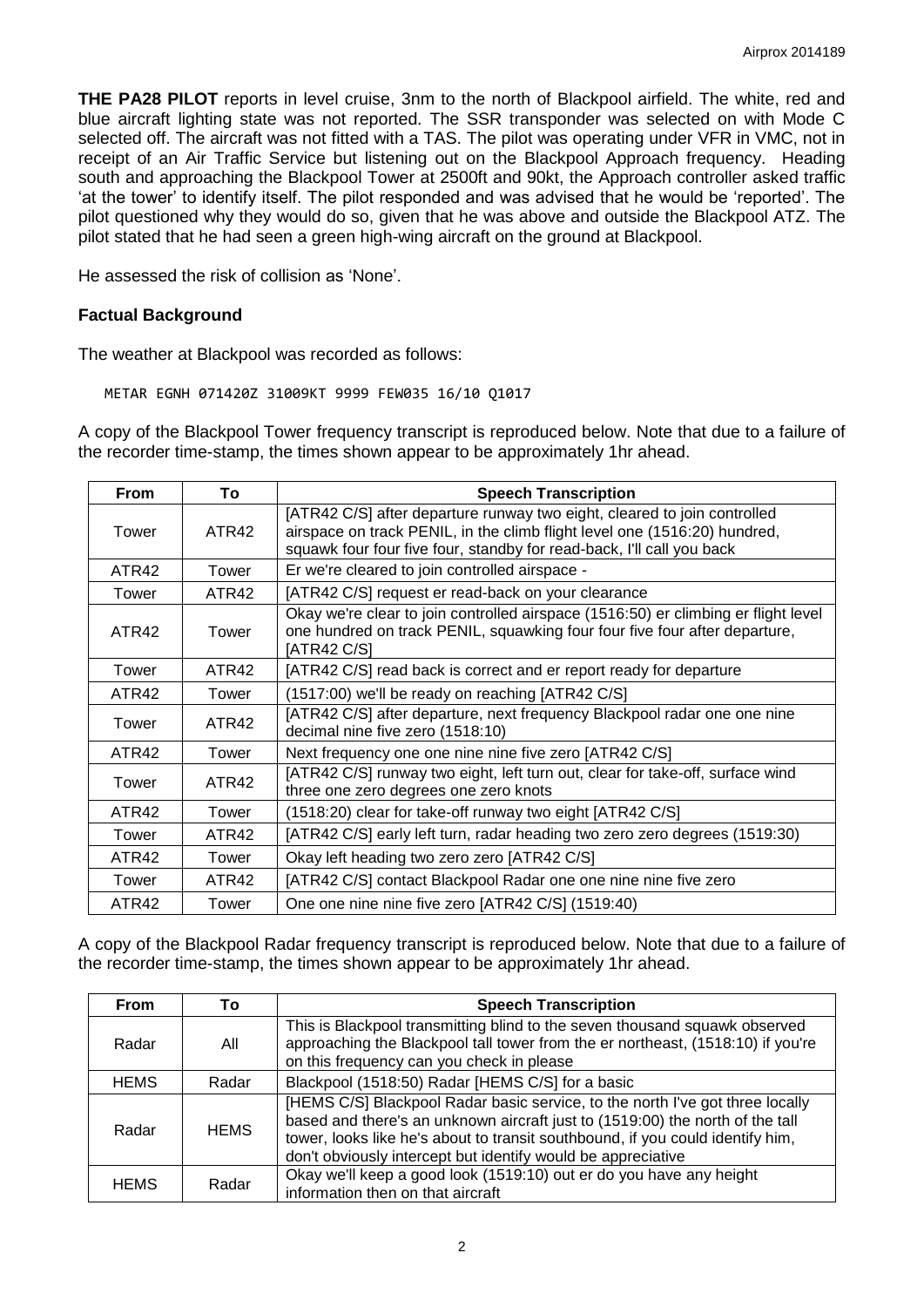| From        | To          | <b>Speech Transcription</b>                                                                                                                                                                                                        |
|-------------|-------------|------------------------------------------------------------------------------------------------------------------------------------------------------------------------------------------------------------------------------------|
| Radar       | <b>HEMS</b> | Er no it's not indicating any charlie                                                                                                                                                                                              |
| <b>HEMS</b> | Radar       | [HEMS C/S] roger (1519:20)                                                                                                                                                                                                         |
| <b>PA28</b> | Radar       | It's [PA28 C/S], two thousand five hundred over the tall tower, left hand orbit                                                                                                                                                    |
| Radar       | <b>PA28</b> | Station calling at the tall tower on the seven thousand squawk, just say the<br>callsign for me                                                                                                                                    |
| <b>PA28</b> | Radar       | [PA28 C/S]                                                                                                                                                                                                                         |
| Radar       | <b>PA28</b> | [PA28 C/S] (1519:40) roger is this your first call to me                                                                                                                                                                           |
| <b>PA28</b> | Radar       | Affirm                                                                                                                                                                                                                             |
| Radar       | <b>PA28</b> | Roger, I've just taken avoiding action on you with I F R departing A T R just<br>airborne runway two eight                                                                                                                         |
| <b>PA28</b> | Radar       | (1519:50) roger outside of the A T Z ????? ????? [part simultaneous<br>transmission]                                                                                                                                               |
| Radar       | <b>PA28</b> | ????? [part simultaneous transmission] however if you could provide me with<br>some contact details I think the [ATR42] pilot might want a word with you when<br>you land                                                          |
| <b>PA28</b> | Radar       | (1520:00) Roger                                                                                                                                                                                                                    |
| Radar       | <b>PA28</b> | [PA28 C/S] to remain outside the A T Z and I would appreciate it if you<br>(1520:10) were to remain clear of us vertically, remaining to the north of the<br>airfield or tracking back along the M fifty five please               |
| <b>PA28</b> | Radar       | Roger                                                                                                                                                                                                                              |
| ATR42       | Radar       | Radar hello this is [ATR42 C/S] (1520:20), fifteen hundred for flight level one er<br>for flight level one zero zero and we're in a left turn to er heading two zero zero<br>degrees                                               |
| Radar       | ATR42       | [ATR42 C/S] thank you, you are identified under Deconfliction Service,<br>(1520:30) you can resume your own navigation                                                                                                             |
| ATR42       | Radar       | Okay own navigation er PENIL [ATR42 C/S]                                                                                                                                                                                           |
| Radar       | ATR42       | [ATR42 C/S] you er are well clear of that conflicting traffic now, (1520:40) it<br>turns out to be an aircraft that er is operating close to the Blackpool A T Z but<br>not under any service and has made a first call to me      |
| ATR42       | Radar       | Okay that's understood er we did have him on TCAS, (1520:50) we couldn't<br>quite work out how close he was to us though                                                                                                           |
| Radar       | ATR42       | Yes he was er about er two point eight miles but decreasing as he routed<br>down the coast two thousand five hundred feet, (1521:00) so you were<br>climbing through his level                                                     |
| ATR42       | Radar       | Understood thanks very much                                                                                                                                                                                                        |
| Radar       | ATR42       | Hence the avoiding turn to the south, but you can resume your own navigation<br>PENIL now                                                                                                                                          |
| ATR42       | Radar       | That's understood ????? thanks, and we're going towards PENIL now [ATR42]<br>$C/S$ ] (1521:10)                                                                                                                                     |
| Radar       | <b>PA28</b> | And [PA28 C/S] (1521:50) it's a Basic Service on the Blackpool Q N H one<br>zero one seven, pass your details please                                                                                                               |
| <b>PA28</b> | Radar       | - zero one seven Basic and it's a Warrior, Tarn to Tarn V F R and er we're<br>heading eastbound now                                                                                                                                |
| Radar       | <b>PA28</b> | Roger that's all copied, squawk zero four five zero advise ????? back down to<br>Tarn farm                                                                                                                                         |
| <b>PA28</b> | Radar       | Zero four five zero wilco (1522:10)                                                                                                                                                                                                |
| Radar       | ATR42       | Er [incorrect ATR42 C/S] Blackpool service terminates, (1522:40) nothing<br>observed between your present position and the edge of controlled airspace,<br>contact Scottish Control one two eight decimal zero five zero, good day |
| ATR42       | Radar       | One two eight zero five zero, that's all copied [ATR42 C/S] thanks, bye bye<br>(1522:50)                                                                                                                                           |
| Radar       | ATR42       | ????? they'll contact you reference the incident through your operator                                                                                                                                                             |
| <b>PA28</b> | Radar       | [PA28 C/S] to [destination] one two nine eight two seven thousand                                                                                                                                                                  |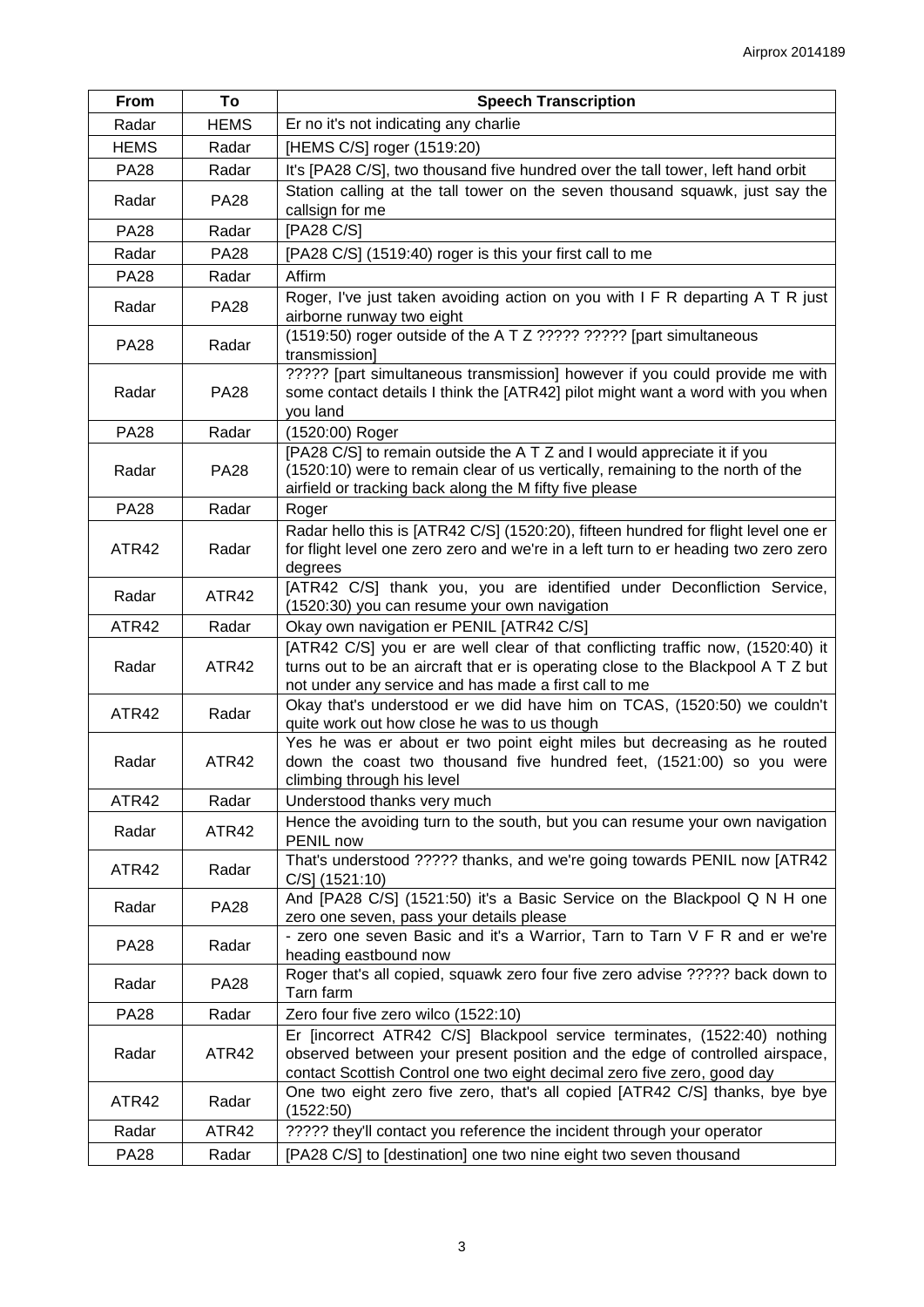| <b>From</b> | Τo          | <b>Speech Transcription</b>                                                                                                                                                                                   |
|-------------|-------------|---------------------------------------------------------------------------------------------------------------------------------------------------------------------------------------------------------------|
| Radar       | <b>PA28</b> | [abbreviated PA28 C/S] roger, just be advised that (1525:30) I will have to file<br>on that sir, so er I won't make any comment but I will be filing a sixteen oh two,<br>you might want to make some details |
| <b>PA28</b> | Radar       | Yeah, I'll give you a call on the ground                                                                                                                                                                      |
| Radar       | <b>PA28</b> | Okav                                                                                                                                                                                                          |

## **Analysis and Investigation**

## **CAA ATSI**

ATSI had access to reports from both pilots, the Blackpool Radar controller, area radar recordings and transcription of the Blackpool Tower and Radar frequencies. The times recorded on the RTF transmissions appear to be an hour ahead of UTC and have been adjusted in this report.

The ATR42 pilot was operating under IFR and was in receipt of an Aerodrome Control Service from Blackpool Tower. The PA28 pilot was operating under VFR on a local flight and was in communication with Blackpool Radar. The Blackpool ATZ is defined as a circle 2.5nm radius centred on the longest notified runway (10/28) from surface to 2000ft.

The ATR42 pilot had been issued a clearance to join controlled airspace on track to PENIL in the climb to FL100. At 1417:50, the Blackpool Radar controller released the ATR42 for departure on a left turn out from RW28 and requested that the ATR42 pilot be transferred to his frequency (rather than direct to Scottish Control) due to a 7000 squawk that was approaching Blackpool from the north (Figure 1).



Figure 1 – 1417:56

 At 1418:03, the Blackpool Radar controller made a blind transmission "*to the seven thousand squawk observed approaching the Blackpool Tall Tower from the er northeast if you're on this frequency can you check in please".* There was no response on the frequency. The Blackpool Radar controller subsequently passed Traffic Information on the 7000 squawk to a departing helicopter (the 0020 squawk) and requested that the helicopter pilot identify the aircraft. The pilot of the helicopter asked if the Blackpool Radar controller had any height information on the 7000 squawk. Prior to the Blackpool Radar controller responding to the helicopter, the Blackpool Tower controller telephoned Radar to advise that the ATR42 pilot was airborne and the Radar controller instructed the Tower controller to turn the ATR42 pilot on an early left turn onto 200°. Blackpool Radar then replied to the helicopter pilot that the 7000 squawk was not displaying any Mode C. The PA28 pilot, who had been listening out on the Blackpool Radar frequency, responded on RT at 1419:21 and advised that he was at 2500ft over the tall tower in a left hand orbit (Figure 2).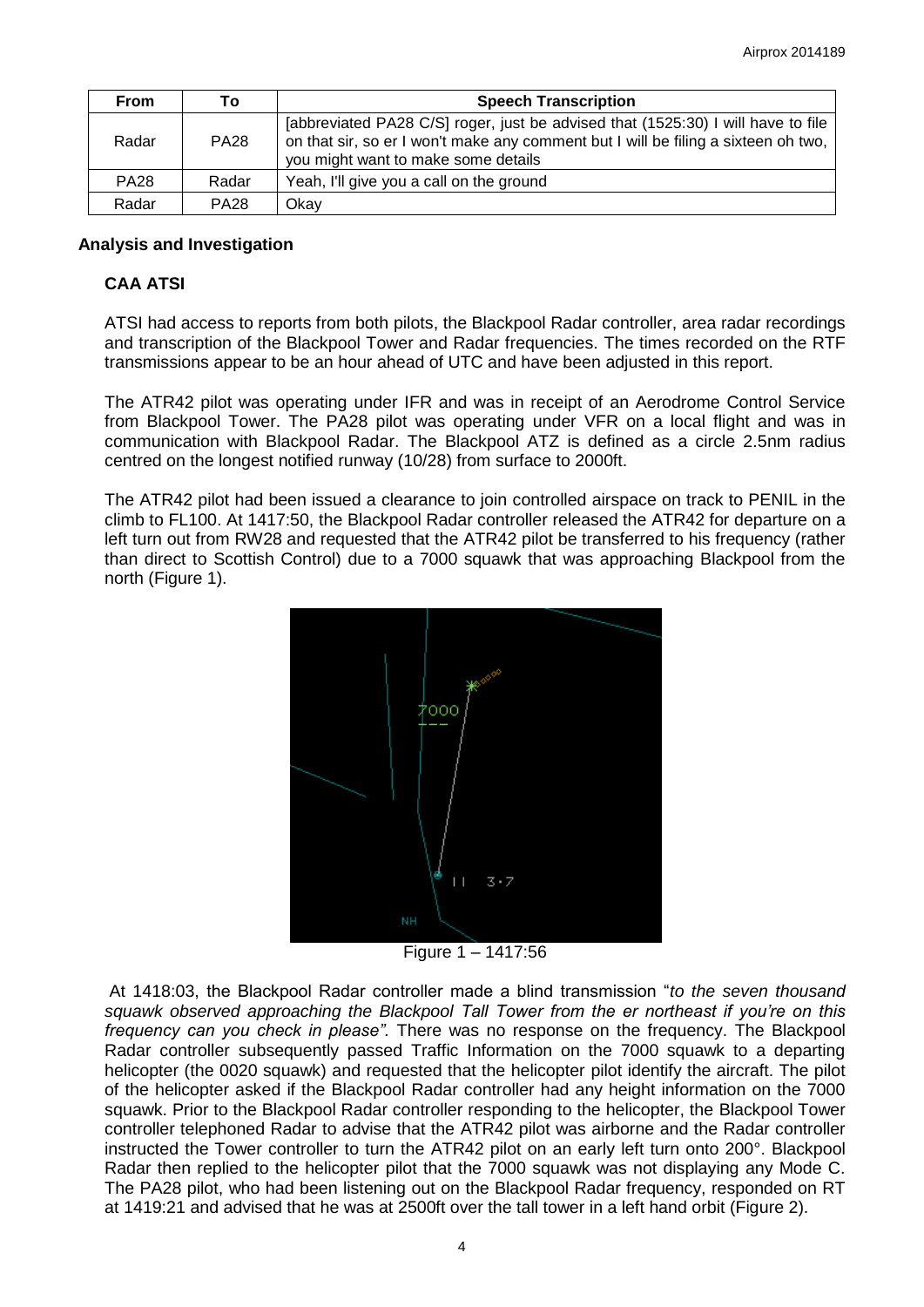

Figure 2 – 1419:21

CPA occurred at 1419:39, during subsequent conversation with the PA28 pilot (Figure 3). The aircraft were 1.8nm apart laterally and 1600ft vertically if the PA28 pilot was at his reported altitude of 2500ft.



Figure 3 – 1419:39

Blackpool ATSU advised that standard procedure was to provide the ATR42 pilot with a Deconfliction Service. Only on rare occasions was this downgraded to a Traffic Service at their request. It was more usual to reduce the service due to factors such as high traffic density or controller workload.

When the ATR42 pilot was released for departure the Blackpool Radar controller was concerned about the PA28 which was north of the airfield, tracking south, squawking 7000 with no height information. The PA28 was outside the ATZ, in Class G airspace, and was not required to be in receipt of an Air Traffic Service.

The Blackpool Radar controller gave the ATR42 pilot a Deconfliction Service after departure. CAP774, UK Flight Information Services, Chapter 4, Paragraph 4.13 states:

*'...The procedures regarding deconfliction advice to aircraft on initial departure and final approach are designed to cater for 'pop up' conflictions over which the controller has no advance warning due to the uncontrolled nature of Class G airspace. Controllers should attempt to co-ordinate and deconflict observed traffic prior to allowing either the departure of an aircraft that is expected to require Deconfliction Service, or the final approach of an aircraft that is already receiving a Deconfliction Service.'*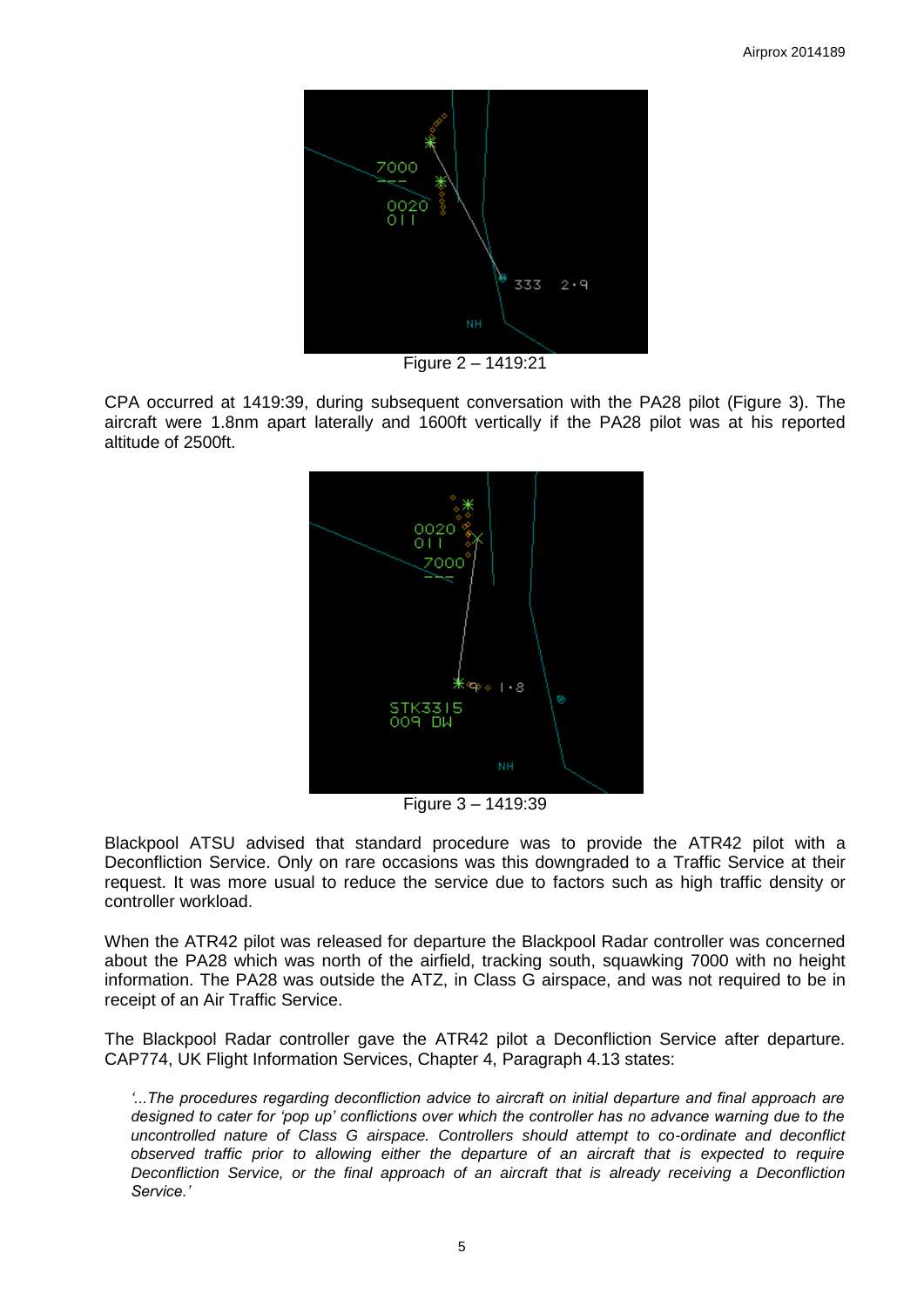At the point when the Blackpool Radar controller released the ATR42 pilot for departure, the PA28 was 3.7nm north of the airfield, tracking south with no height information and not in communication with Blackpool Radar. The PA28 was 'unknown traffic' and therefore the required deconfliction minima was 5nm/3000ft. The Blackpool Radar controller had issued a departure release to the ATR42 pilot when the required deconfliction minima could not be achieved. The Blackpool Radar controller gave a left turn to the ATR42 pilot prior to departure, in an attempt to deconflict the ATR42 from the PA28 but the desired deconfliction minima were not achieved. Although the PA28 pilot was in communication with Blackpool Radar 20sec before CPA, an Air Traffic Service was not agreed until 2½min had elapsed and the deconfliction minima remained 5nm/3000ft.

## **UKAB Secretariat**

The ATR42 and PA28 pilots shared an equal responsibility for collision avoidance and not to fly into such proximity as to create a danger of collision<sup>1</sup>. If the incident geometry is considered as converging then the ATR42 pilot was required to give way to the PA28 $2$ .

## **Summary**

An Airprox was reported when an ATR42 and a PA28 flew into proximity at 1420 on Sunday  $7<sup>th</sup>$ September 2014. The ATR42 pilot was operating under IFR in VMC, in receipt of an Aerodrome Control Service from Blackpool Tower. The PA28 pilot was operating under VFR in VMC, not yet in receipt of an Air Traffic Service, having contacted the Blackpool Radar controller shortly before CPA.

# **PART B: SUMMARY OF THE BOARD'S DISCUSSIONS**

Information available consisted of reports from the pilots of both aircraft, transcripts of the relevant RT frequencies, radar photographs/video recordings, reports from the air traffic controllers involved and a report from the appropriate ATC authority.

The Board first considered the pilots' actions. The ATR42 pilot had received an IFR departure clearance and was also passed a modified initial heading, which he took up. He was not given specific Traffic Information on the PA28 before CPA, but he reported that he did observe it on his TCAS display. The ATR42 pilot did not receive a TCAS Traffic Alert from the PA28 and did not see it. For his part, the PA28 pilot was conducting a VFR flight at a reported altitude of 2500ft and, as such, remained outside the vertical extent of the Blackpool ATZ. The Board welcomed the PA28 pilot's actions in listening out on the Blackpool Radar frequency and transmitting in response to the Blackpool Radar call; notwithstanding, they commented that the PA28 pilot would have been far better served by calling Blackpool much earlier than he did, and observed that in this respect the UK CAA VFR chart suggests that:

'Pilots intending to fly within 10nm of any part of the IAP symbol [aerodrome 'feathers'] are strongly advised to contact the aerodrome ATSU.'

The Board also noted that the PA28 pilot had elected to turn off his SSR transponder Mode C. Members reiterated that this unnecessary action denied valuable information to Air Traffic Units and reduced the effectiveness of traffic alerting and avoidance equipment fitted to other aircraft; the Board reiterated that the advantages of flying with all available transponder Modes selected far outweighed any perceived disadvantages. In summary, members agreed that, although the PA28 pilot was operating entirely within the provisions of VFR flight in Class G airspace, he would have been much better served by both contacting Blackpool at range to pass his routeing intentions and in selecting his Mode C on, thereby enabling some form of coordination with the departing ATR42 on both counts.

 $\overline{\phantom{a}}$ 

<sup>1</sup> Rules of the Air 2007 (as amended), Rule 8 (Avoiding aerial collisions).

 $2$  ibid. Rule 9 (Converging).